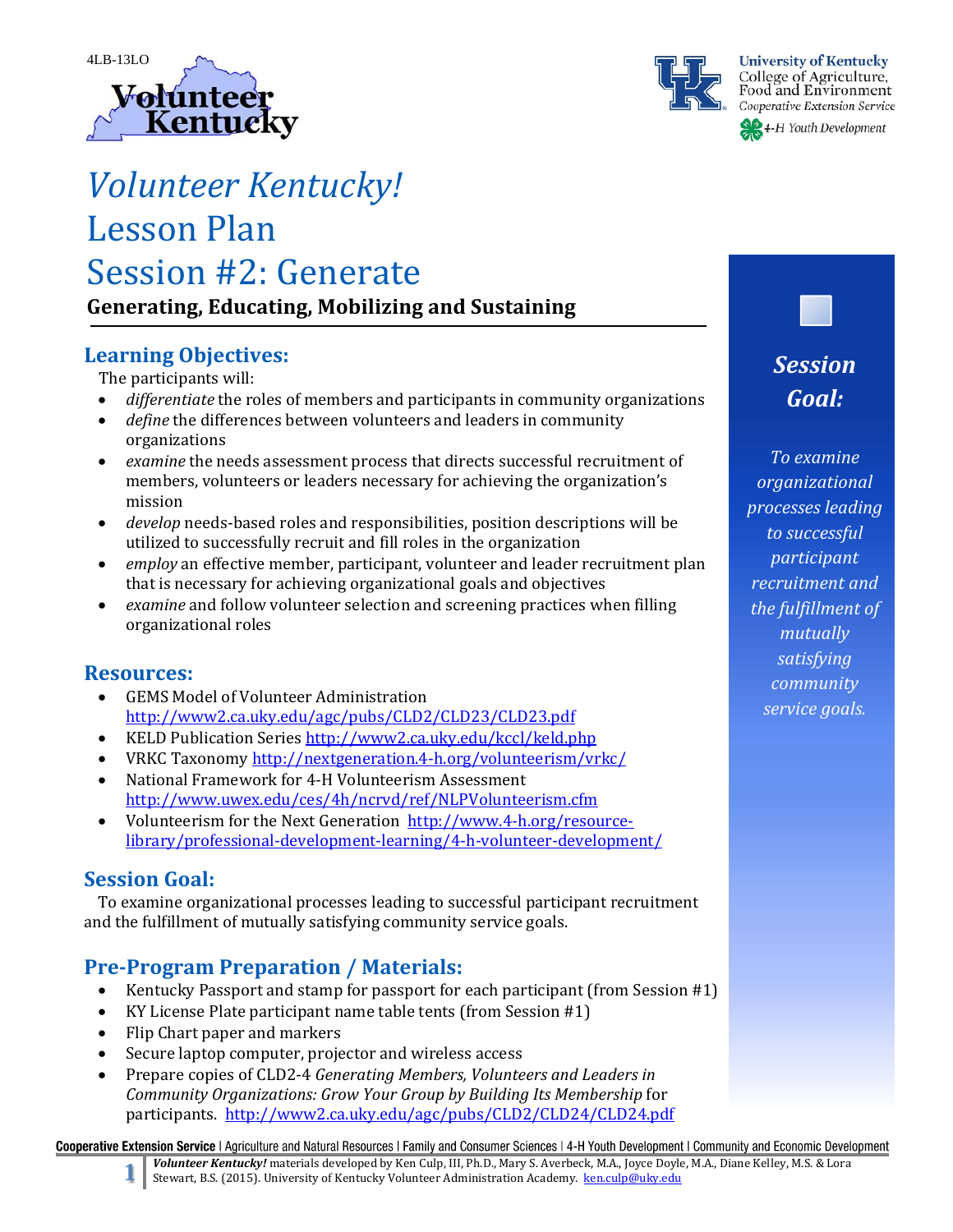- Duplicate CLD 2-5 *Using a SWOT Analysis: Taking a look at your organization* for participants. http://www2.ca.uky.edu/agc/pubs/CLD2/CLD25/CLD25.pdf
- Duplicate CLD 2-5-FCS Using a *SWOT Analysis* for participants. http://www2.ca.uky.edu/agc/pubs/CLD2/CLD25‐FCS/CLD25‐FCS.pdf
- Download PowerPoint Presentation *Volunteer Kentucky! Generating Members, Volunteers and Leaders*
- Prepare copies of participant activity handouts and activity cards:
	- o *Needs Assessment Discussion Guide* example handout for Learning Activity 3.2
	- o *Volunteer Position Description Component Cards* handout for Learning Activity 4.2
	- o *Volunteer Position Description Sample* handout for Learning Activity 4.2
	- o *Mayberry Community Board Council President's Position Description* handout – Learning Activity 4.2
	- o *Eleven Tips as a Foundation for a Successful Recruitment Plan Eleven Tips as a Foundation for a Successful Recruitment Plan* – Learning Activity 5.1
	- o *Mayberry Community Board Council Member Interest Survey* example handout - Learning Activity 6.1

### **Review from Previous Session:**

- Discuss Ask participants to share the results from the previous session's homework assignment.
	- Each participant should bring the tools and marketing materials utilized when recruiting new volunteers to serve their organization. (These will be used to create a Volunteer Recruitment Packet for their organization).

### **Background:**

Share Read the following excerpt:

*"Successful organizations consist of people who serve the community by engaging their creative talents and interests to serve the organization as well as the community. Effective organizations are composed of a variety of members, volunteers and leaders. The collective interests, skills and abilities of these individuals can be called to action in order to fulfill identified community needs and assist or serve specific clientele, audiences or populations. But what type of participant does your organization really need?"* 

### **PowerPoint Presentation:**

Present Facilitator will share the PowerPoint Presentation *Volunteer Kentucky! Generating Members, Volunteers and Leaders.*

Distribute Hand out Fact Sheet CLD2-3 *Strengthening Organizational Leadership with the GEMS Model of Volunteer Administration.*

**Objective #1: Differentiate the roles of members and participants in the community organizations.**

*Successful organizations consist of people who serve the community by engaging their creative talents and interests to serve the organization as well as the community.*

**Volunteer Kentucky!** materials developed by Ken Culp, III, Ph.D., Mary S. Averbeck, M.A., Joyce Doyle, M.A., Diane Kelley, M.S. & Lora Stewart, B.S. (2015). University of Kentucky Volunteer Administration Academy. ken.culp@uky.edu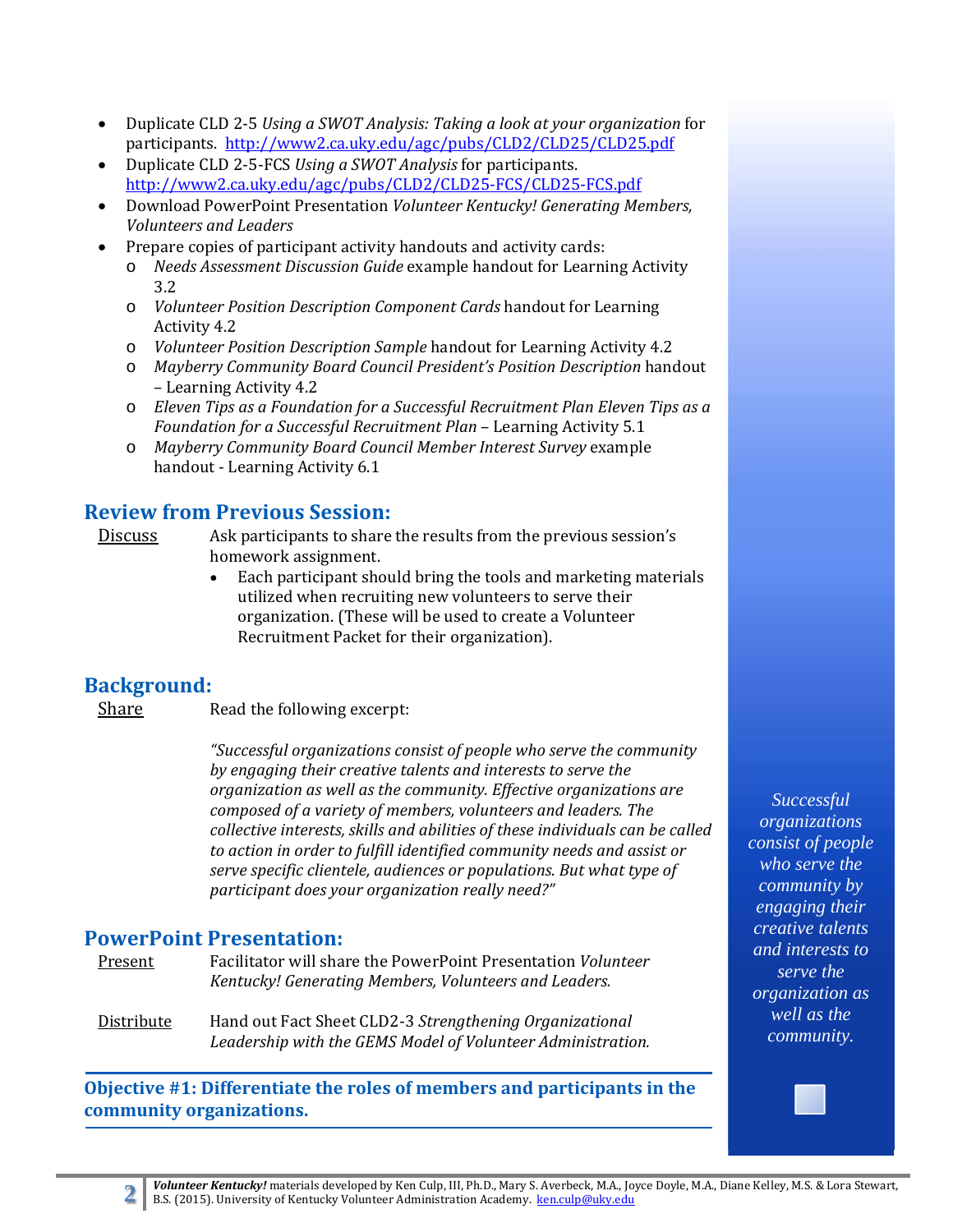#### *Learning Activity 1.1:*

| <u>Opener</u> | Pose the following discussion question:<br>"What is the difference between people who belong to an organization<br>and those who are engaged in the organization?"                                                                                                                                                |
|---------------|-------------------------------------------------------------------------------------------------------------------------------------------------------------------------------------------------------------------------------------------------------------------------------------------------------------------|
| <b>Ask</b>    | Facilitate discussion with participants responding with different<br>ideas in order to introduce the concept of differences in current and<br>future roles in the organization.                                                                                                                                   |
|               | "Not all program participants are actually members. For example, a<br>person who joins or belongs to an organization is a member. A person<br>who is engaged in the organization without being a member is a<br>participant."                                                                                     |
|               | Pose the following group question for discussion:<br>"Can a person be a participant or a member of an organization and<br>not be a volunteer or a leader of that organization?"                                                                                                                                   |
|               | Ask individuals to share their thoughts and ideas about the previous<br>question.                                                                                                                                                                                                                                 |
| Respond       | Reply by reading the following:                                                                                                                                                                                                                                                                                   |
|               | "Many organizations talk about recruiting new members or holding a<br>membership campaign. However, the organization should first<br>consider whether its greatest needs are members, volunteers or<br>leaders. Additionally, what benefits does the organization provide to<br>members, volunteers and leaders?" |
|               | "Understanding the differences between members versus participants<br>and volunteers versus leaders as well as what type of individual is<br>needed to accomplish the goals of the organization is the first step<br>toward a successful recruitment campaign."                                                   |

### **Objective #2: Define the differences between volunteers and leaders in community organizations.**

#### *Learning Activity 2.1:*

Share **Read the following excerpt:** 

*"Not every member of an organization actually becomes a volunteer. Volunteering requires active participation and involvement. It is possible to be a member of an organization without contributing time, talents or service to it. Likewise, not all volunteers become leaders. A leader is an individual who shares leadership skills with a group. An important component of leadership is a group of followers. For example, individuals who are actively involved in an organization but do not assume a leadership position contribute to that organization as volunteers."*



*Effective organizations are composed of a variety of members, volunteers and leaders.*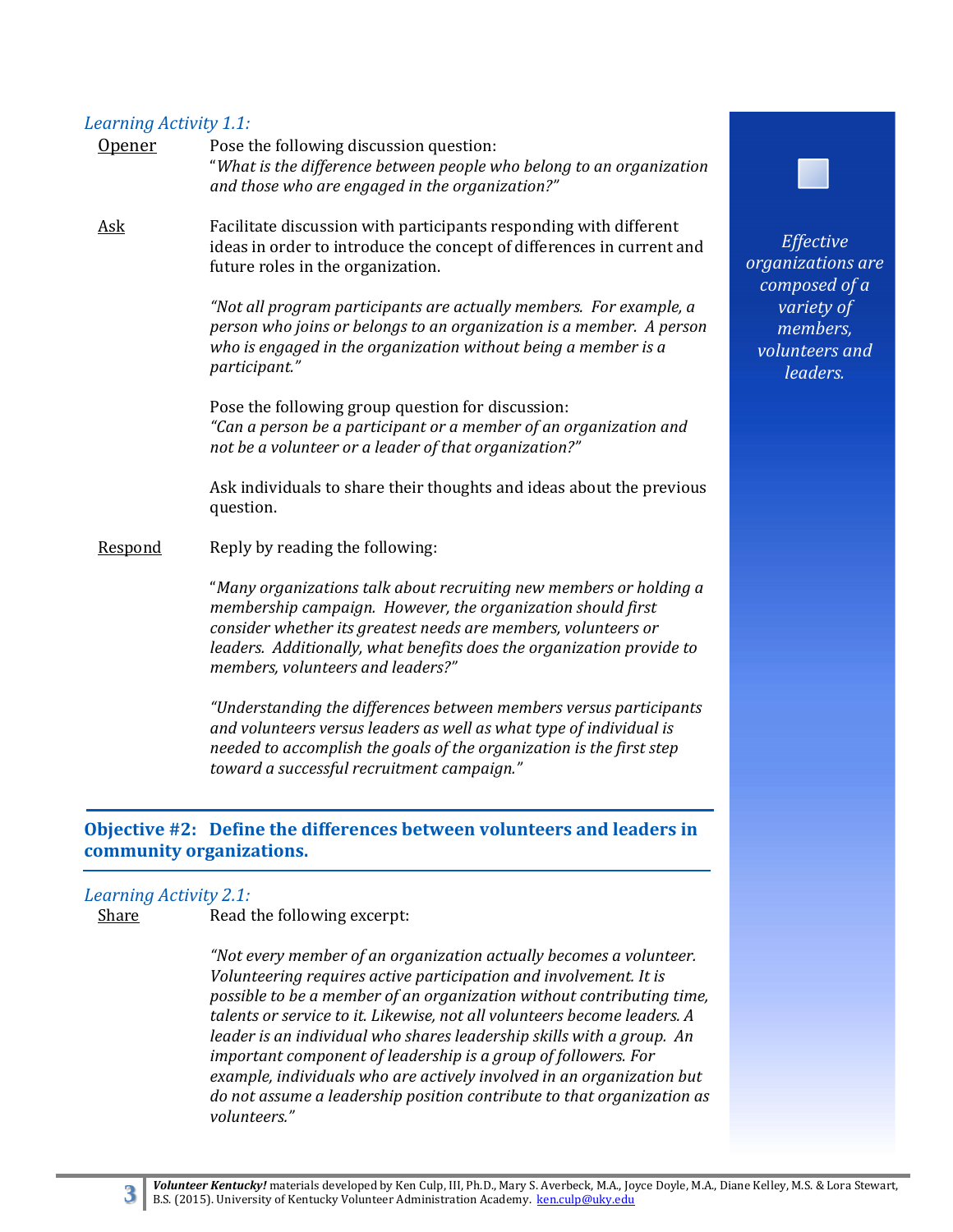*"All four groups—members, participants, volunteers and leaders‐‐have important roles in the organization and are dependent upon each other to complete their role. However, organizations may have different needs."* 

*"Organizations wanting to expand their outreach in the community need program participants. For those organizations that simply need to build support or funding capacity, recruiting dues‐paying members may be the priority. For member‐rich organizations, or those whose goals, programs, projects or activities require additional input or service, volunteer recruitment should be the focus. An established organization may find that building its leadership base is the most important need. This is especially critical for identifying goals or building relationships with community stakeholders and elected officials.*

#### *Learning Activity 2.2:*

Ask Bose the following question for group responses: *"What roles do the following participants have in their organization: member, participant, volunteer or leader?"*

- *Emilio attends monthly club meetings and participates in club activities (member & participant)*
- *Chastity attends monthly club meetings; serves on the fund‐raising committee, registers exhibits at the community festival (member, participant & volunteer)*
- *Tom attends monthly club meetings; serves an officer (member, participant & leader)*
- *Felicia participates in some activities sponsored by the organization (participant)*
- *Stan serves on the Board of Directors; serves as chair of the Fundraising Committee; and attends most meetings of the organization (member, participant, volunteer & leader)*

#### **Objective #3: Examine the needs assessment process that directs successful recruitment of members, participants, volunteers or leaders necessary for achieving the organization's mission.**

#### *Learning Activity 3.1:*

Share Read the following excerpt:

*"A needs assessment provides a "big picture" look at the organization and its programs. Assessing needs determines what tasks should be performed in order to accomplish the goals of the organization. Clarify the vague idea of "we need more volunteers in order to get things done" into a concrete statement."*

*"A needs assessment is conducted by assembling a group of individuals representing different groups and segments of the community, and soliciting their input and advice about a specific problem, issue, need or concern. Once identified, these problems, issues, needs or concerns*

*The collective interests, skills and abilities of these individuals can be called to action in order to fulfill identified community needs and assist or serve specific clientele, audiences or populations.*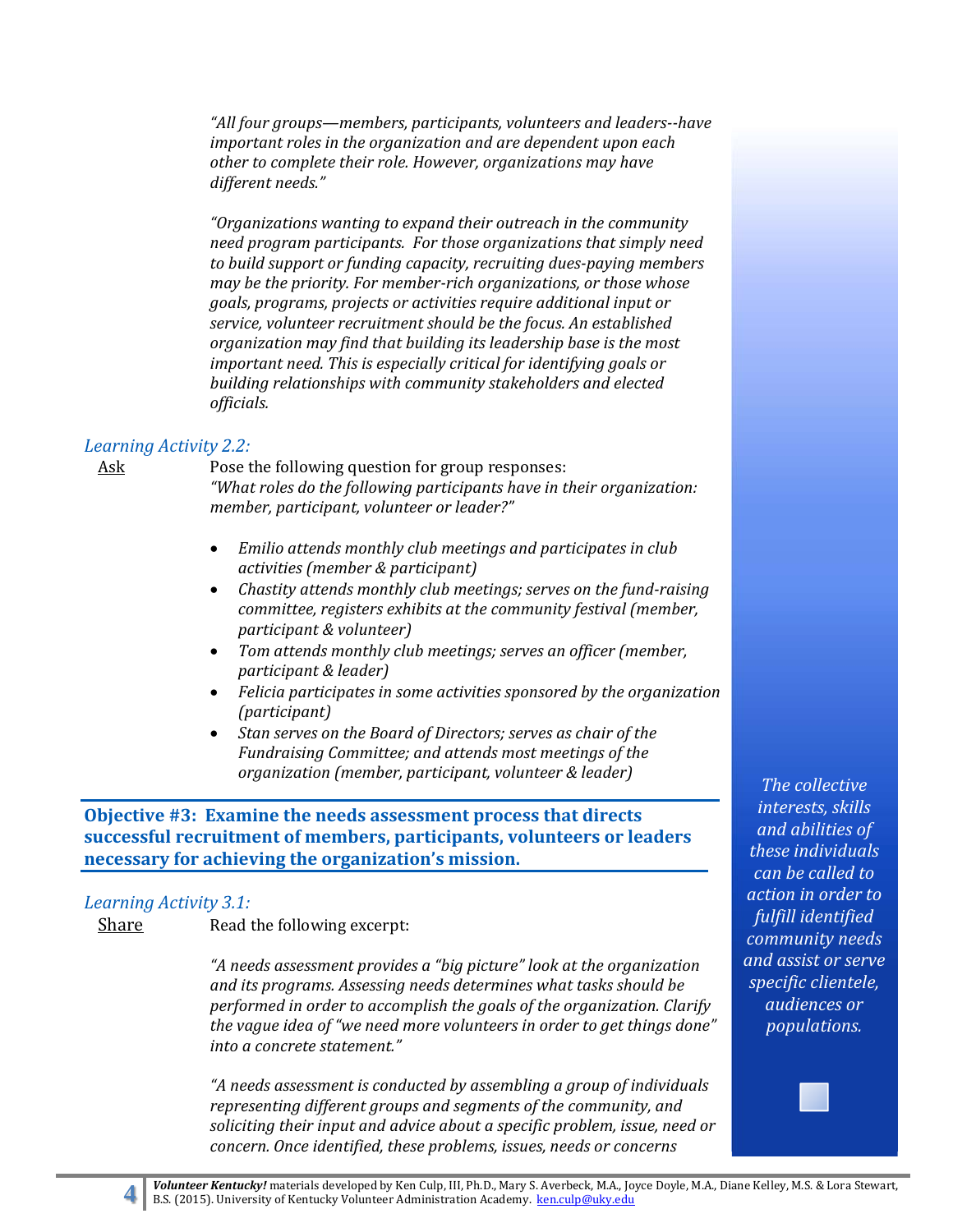*become a basis for programming, based upon the mission of the community organization. In other words, after having identified these problems, issues, needs and concerns, the group then determines "How will our organization respond and what do we hope to accomplish through the efforts of members, participants, volunteers and leaders?" Which type of individuals do we need to accomplish the goals of the organization?"*

Distribute Hand out the Fact Sheet CLD2-3 Strengthening Organizational *Leadership with the GEMS Model of Volunteer Administration.*

#### *Learning Activity 3.2:*

- Discuss Using the CLD 2-5-FCS Fact Sheet, explain the Needs Assessment process using a SWOT Profile. Define Strengths, Weaknesses, Opportunities and Threats for the group, using the definitions in the Fact Sheet (CLD 2-5). Differentiate between internal (Strengths and Weaknesses) and external (Opportunities and Threats) factors. Ask the group to give examples of Strengths, Weaknesses, Opportunities and Threats of their own organizations.
- Distribute Hand out the *Organizational Needs Assessment Discussion Guide* sample to the group. Read the scenario to group: *The Mayberry Community Board meets to discuss community issues, in preparation for developing their five‐year plan. The Board collectively agrees on a specific issue that is important to the community*.

#### *Learning Activity 3.3:*

Discuss Ask members of the group to consider and answer the following questions: 

- *What was the most significant community issue identified by the Board?*
- *Does addressing this community issue fit within the mission of the organization?*
- *How does the organization choose to respond to this issue?*
- *What are the organization's primary recruitment needs: members, participants, leaders or volunteers?*
- *In order to address this community issue, what are the greatest needs of the organization: members, participants, volunteers or leaders?*

**Objective #4: Develop needs‐based roles and responsibilities, position descriptions will be utilized to successfully recruit and fill roles in the organization.**

#### *Learning Activity 4.1:*

Share **Read the following excerpt:** 

*"The very essence of leadership is its purpose. The purpose of leadership is to accomplish a task. That is what leadership does–and*



*Volunteering requires active participation and involvement.*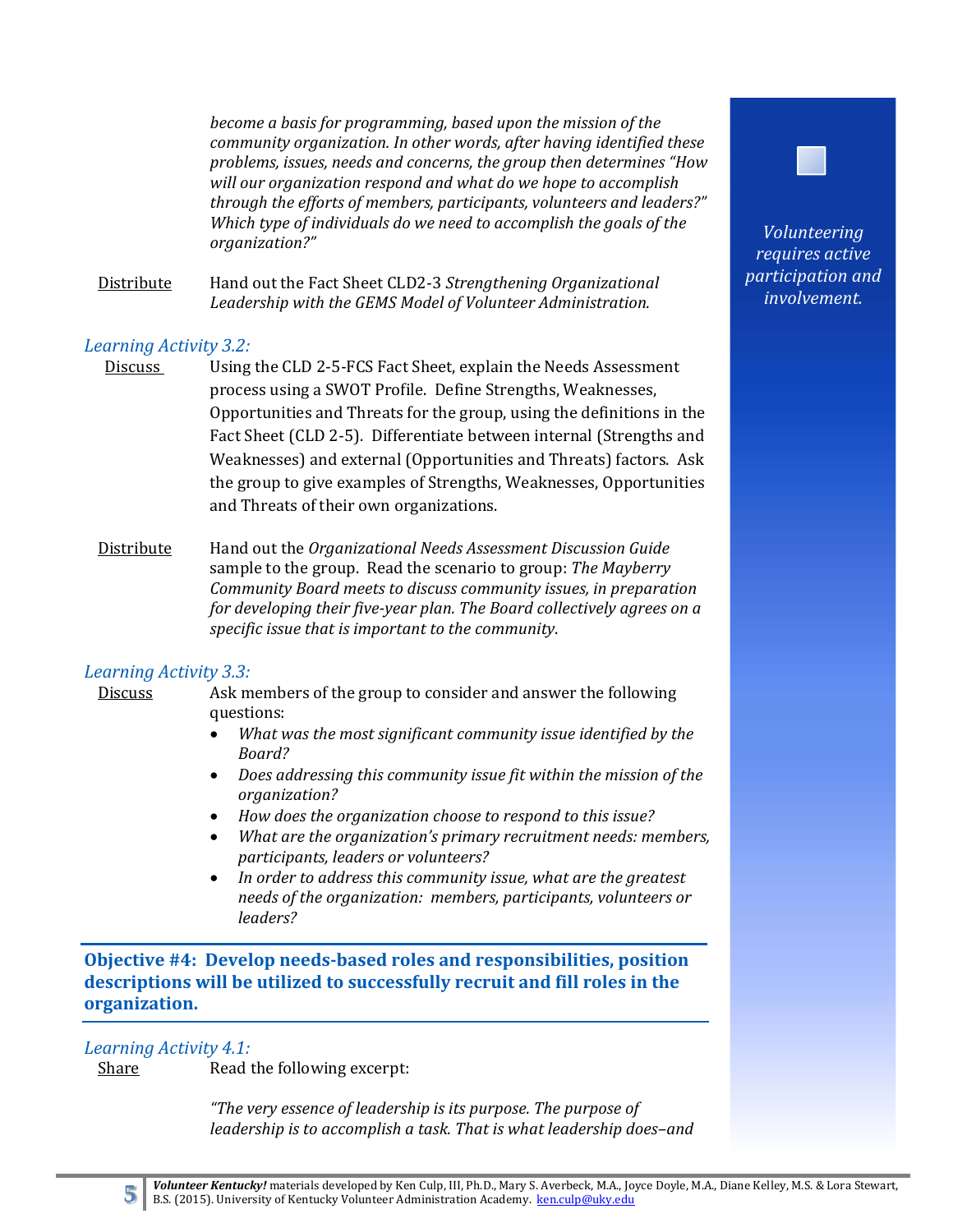*what it does is more important than what it is or how it works." ~ Colonel Dandridge M. Malone*

#### *"A good leader understands what is expected in order to accomplish a purpose!"*

*"In order to recruit volunteers and leaders to accomplish organizational goals and to recruit the best person for the task, the duties, role and responsibilities of each leadership position should be articulated in a written volunteer position description. Volunteer position descriptions include a written explanation of the position and role and constitute an agreement between the individual and the staff member or other organizational leader. Position descriptions help everyone, including both potential and current volunteers as well as the volunteer administrator, understand their duties, responsibilities, and the expectations of the position. People who do not understand what is expected of them will not volunteer, experience success or have a positive experience."* 

#### *Learning Activity 4.2:*

| Distribute | Hand out the <i>Position Description component cards</i> to participants |
|------------|--------------------------------------------------------------------------|
|            | randomly. Also, give each participant the <i>volunteer description</i>   |
|            | sample and Mayberry Community Board President's Position                 |
|            | Description.                                                             |
|            |                                                                          |

Ask Encourage participants to 'shout' out components in the correct order. After each component, ask group to look at *Roles* & *Responsibilities for Mayberry Community Board President* and provide the required information from the example for each component. Create a list for the group on the large flip chart.

#### Example:

*Facilitator: "What's the first component of a volunteer position description?"* **Participant***: (with the position title card)* shouts "Position Title!" *Facilitator: "What is this on our example?"* Answer: Mayberry Community Board President

- Ask *Ask* Pose the following question for group responses:
	- *Where would you find the information to include under the specific position components?* (Board by-laws, standing rules, etc.)
	- *How do listings of specific roles and responsibilities help with recruiting new volunteers or leaders to the organization?*
	- *How will using this tool better enable the organization to accomplish its goals?*

**Objective #5: Employ an effective member, participant, volunteer and leader recruitment plan that is necessary for achieving organizational goals and objectives.** 

*All four groups members, participants, volunteers and leaders‐‐have important roles in the organization and are dependent upon each other to complete their role.*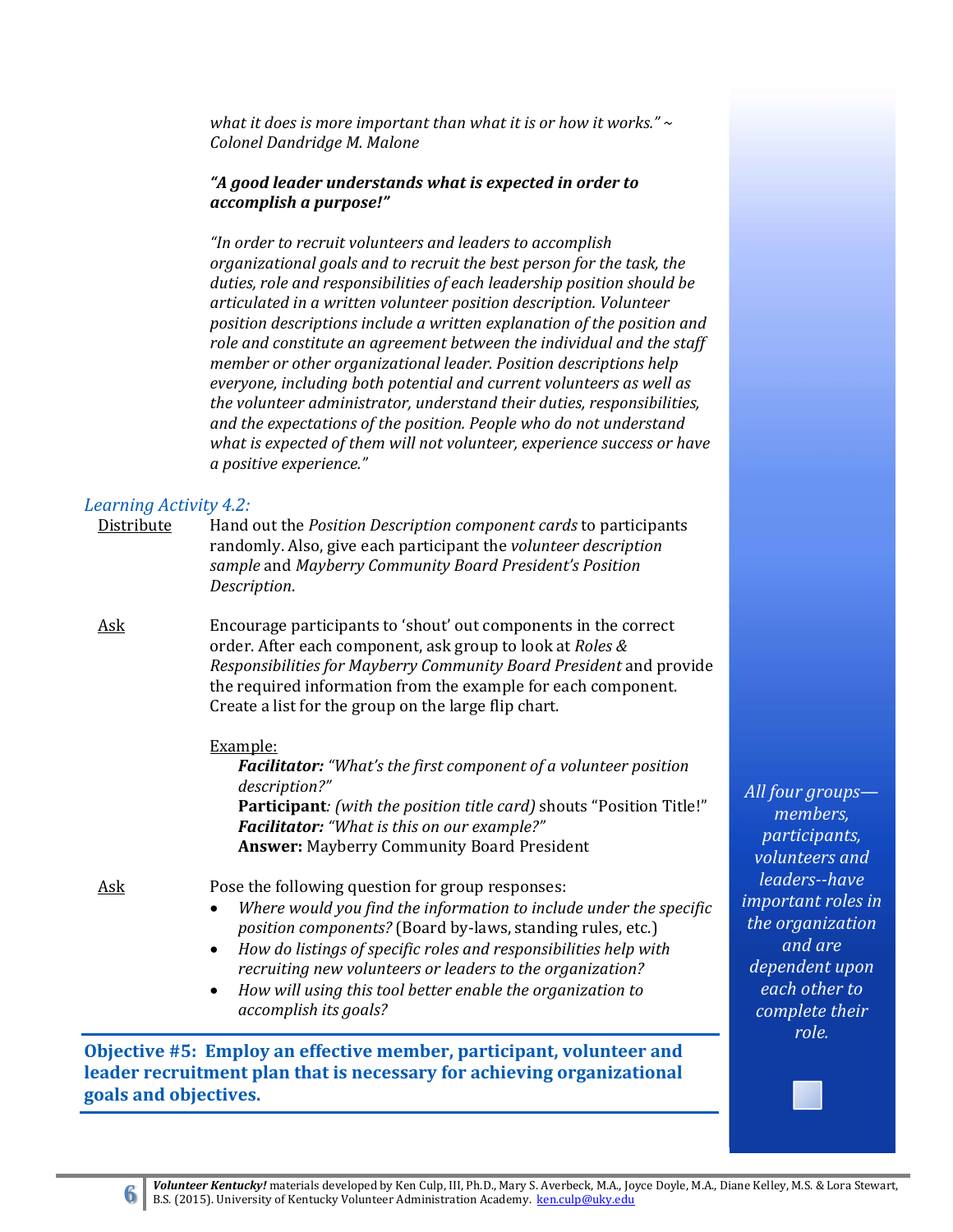### *Learning Activity 5.1:*

| Share         | Read the following excerpt:                                                                                                                                                                                                                                                                                                                                                                                    |
|---------------|----------------------------------------------------------------------------------------------------------------------------------------------------------------------------------------------------------------------------------------------------------------------------------------------------------------------------------------------------------------------------------------------------------------|
|               | "Now that you know what type of participant you may need to<br>accomplish the goals of your organization, how do you identify the<br>specific people that should be targeted for volunteer recruitment?<br>How will you develop a recruitment plan based on the member, type of<br>volunteer or leadership your organization needs?" Distribute the<br>Identify Potential Volunteers and Eleven Tips handouts. |
| Ask           | Participants should complete the Identify Volunteer Resources<br>handout by making an inventory of people in the community who<br>could be potential volunteers for their organization and its<br>programs.                                                                                                                                                                                                    |
|               | At the conclusion of the Overview Session, participants were asked<br>to bring the tools and marketing materials that they utilize when<br>recruiting new volunteers to the next meeting. Share and refine<br>these tools and ask them to develop a Volunteer Recruitment Packet.<br>The packet should include the following items:<br><b>Volunteer Application</b>                                            |
|               | <b>Volunteer Position Description</b><br>$\bullet$                                                                                                                                                                                                                                                                                                                                                             |
|               | Organizational Brochures<br>$\bullet$                                                                                                                                                                                                                                                                                                                                                                          |
|               | Information about the organization and its programs<br>$\bullet$<br>Business card of the volunteer administrator                                                                                                                                                                                                                                                                                               |
| <u>Review</u> | Refer to the Eleven Tips as a Foundation for a Successful Recruitment<br>Plan and Mayberry Community Board Council Member Interest Survey<br>handouts listed below:                                                                                                                                                                                                                                            |
|               | 1) Conduct an organizational needs assessment. Identify the<br>specific tasks that need to be done in order to fulfill the needs of                                                                                                                                                                                                                                                                            |
|               |                                                                                                                                                                                                                                                                                                                                                                                                                |
|               | the group or organization.<br>Define the task (through a needs assessment) and role (defined<br>2)                                                                                                                                                                                                                                                                                                             |
|               | in a position description).<br>3) Market your organization and its volunteer opportunities<br>throughout the community, using a variety of marketing<br>strategies.                                                                                                                                                                                                                                            |
|               | Look around and ask: "Who's not here?" then identify someone<br>4)                                                                                                                                                                                                                                                                                                                                             |
|               | <i>from an unrepresented group.</i> (Increases your volunteer pool)<br>5) Recruit for skills, interests, or specific abilities rather than                                                                                                                                                                                                                                                                     |
|               | recruit specific individuals.<br>6) Begin with short-term, episodic (a single episode) involvement.                                                                                                                                                                                                                                                                                                            |
|               | (Do not overwhelm new volunteers!)<br>Appeal to the individual's own interests and motivation. (Based<br>7)                                                                                                                                                                                                                                                                                                    |
|               | on member interest surveys)                                                                                                                                                                                                                                                                                                                                                                                    |
|               | Use a "wide angle lens" for volunteerism. (Begin with the<br>8)                                                                                                                                                                                                                                                                                                                                                |
|               | general purpose of the organization, then narrow the search as                                                                                                                                                                                                                                                                                                                                                 |
|               | you learn more about the individual's own interests.)<br>Send a member to recruit a member. Ask a volunteer to recruit a<br>9)                                                                                                                                                                                                                                                                                 |

*An important component of leadership is a group of followers.*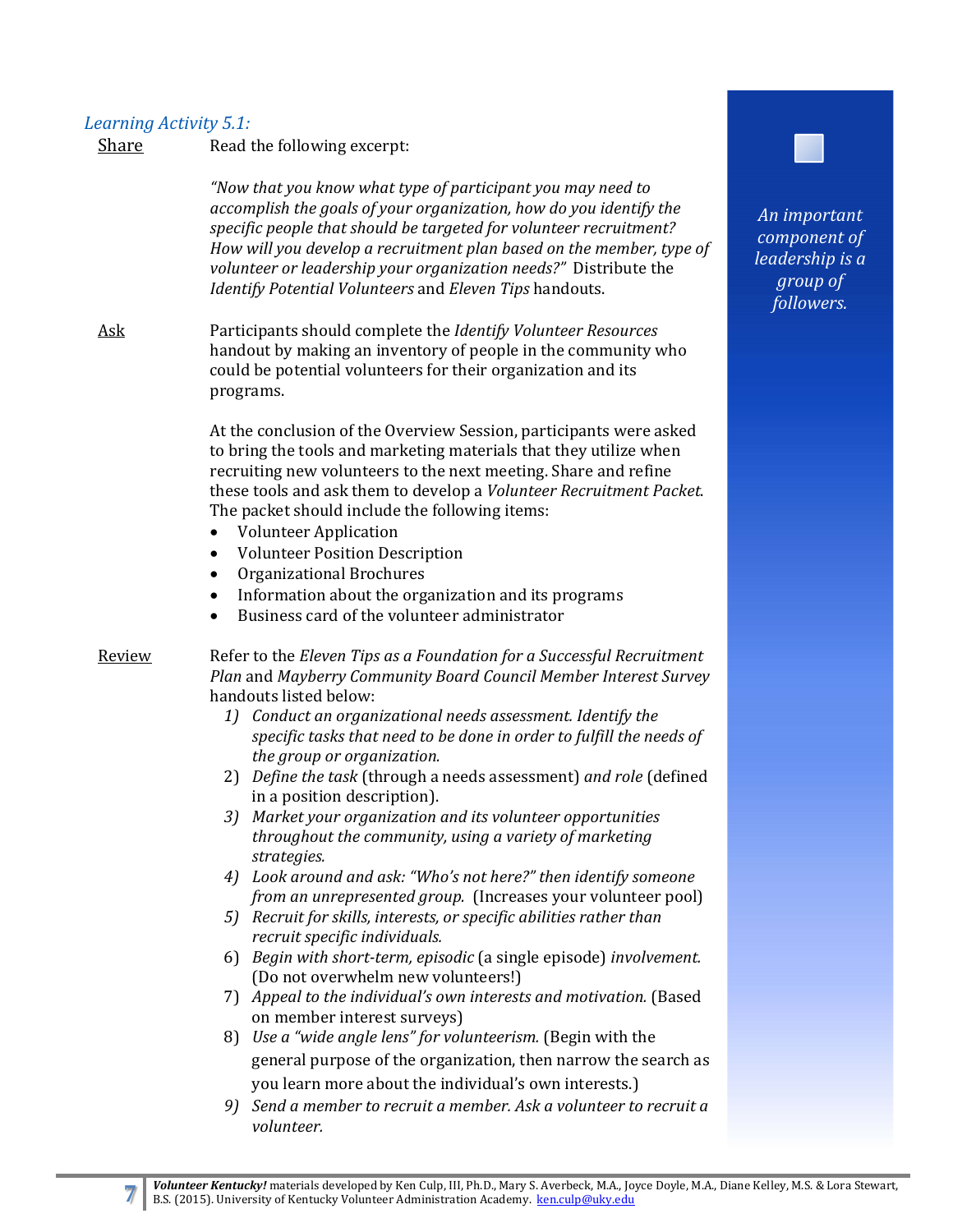- *10) Make good use of people's time by asking them to serve the organization in meaningful ways.*
- *11) Offer "perks," incentives and rewards as recognition for outstanding efforts.*

Ask Encourage the group to answer the following question:

*How do we make sure the volunteer's or leader's time is well‐spent?* (Clear responsibilities outlined, clear meeting time/location schedules, clear project timeline.)

#### **Objective #6: Examine and follow volunteer selection and screening practices when filling organizational roles.**

#### *Learning Activity 6.1:*

Share Read the following excerpt:

*"Common screening processes for volunteer organizations that involve a specific screening protocol include completing an application, undergoing a criminal record check, sex‐offender registry check, an interview and checking references. Generally, organizations whose clientele include children or at‐risk audiences require the highest levels of screening. If projects or activities are a focus of your organization, it is helpful for the organization to ask each member to complete an interest inventory. The interest inventory is used to determine skills, interests and abilities that each person is willing to share."*

*"Members can be recruited with a membership campaign promoting the organization's mission, goals and appeal to personal interests. Current members can become volunteers through the use of an interest inventory, with these goals in mind:"* 

- *Identify the specific skills and interests that could be utilized in new volunteer role opportunities.*
- *Match special interests skills and abilities to specific volunteer roles available in the organization. "An interest inventory should be provided to new members and volunteers when they join and include sections for listing personal interests, as well as potential volunteer opportunities in the organization."*
- Ask Have members/volunteers to complete an interest inventory. (For example, answers would include the individual's name, contact information, hobbies, work/career information, skills, talents and interests, specific checklist events, other volunteer interests, etc.)

Ask Group members should consider and discuss this scenario exercise:

*"You are the chair of the Mayberry Community Festival Concession Stand committee. A successful event requires many skills and talents as well as the participation of many individuals. You are handed Jennifer Smith's Mayberry Community Board's Interest Inventory."*

*People who do not understand what is expected of them will not volunteer, experience success or have a positive experience."*

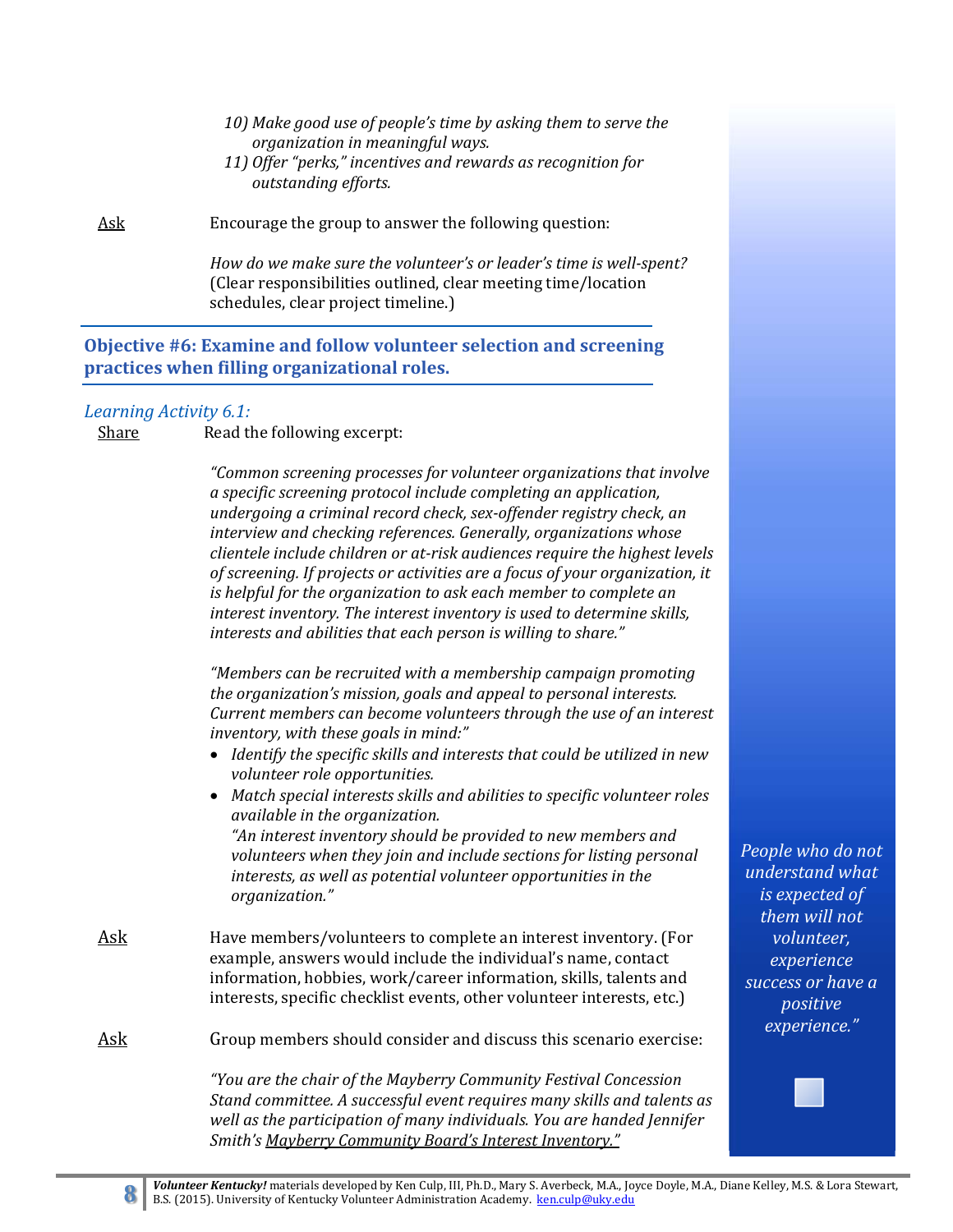*"How can you use Jennifer's information to help with volunteer needs? Should Jennifer be referred to other project activities other than the Concession Stand?"*

(Examine Jennifer's *Interest Inventory*; ask members to generate ideas on projects, roles that she could be asked to participate in, based on her personal interest, skill set and talent information).

Ask Pose the following questions:

"*Now that you have examined an interest survey, what types of items would you include on your organization's interest inventory?"*

*"Whose responsibility would it be to develop, distribute and utilize the information*?" 

#### *Learning Activity 6.2*

Review Share the following:

"The *Mayberry Community Board Needs Assessment Discussion Guide* results*. When the Mayberry Community Board met to discuss community issues, they determined that their greatest needs was the development of a community festival that would provide opportunities for citizens to showcase their talents, create a market for their products, strengthen their sense of community and increase tourism. How would they develop a volunteer recruitment plan for this event?"* 

Discuss Pose the following questions either by presenting the PowerPoint or by reading them to the group. Allow time for group responses.

> *"What tasks need to be performed for this event? What roles will be* needed?" (Examples: a committee chairman, volunteers for the event planning committee, event marketing chair, "Who *should recruit for volunteer roles?"* (The Volunteer Administrator or Mayberry Community Board members?)

**Summary:**<br>
Share Read the following excerpt:

"*In the next four sessions, you will learn how to apply the GEMS Model of Volunteer Administration in your organization. GEMS will provide the framework necessary to expand your volunteer program. You will also identify and complete a culminating project that will expand the volunteer program in your organization."*

#### **Session Evaluation:**

Give each person an individual *GEMS Step Card*. Instruct them to arrange themselves in the correct order in which the steps appear in the GEMS Model. Determine how accurately the group has aligned the GEMS categories and steps and how well the group has retained the material by reviewing the four categories and 18 steps in the GEMS Model.





*"A good leader understands what is expected in order to accomplish a purpose!"*